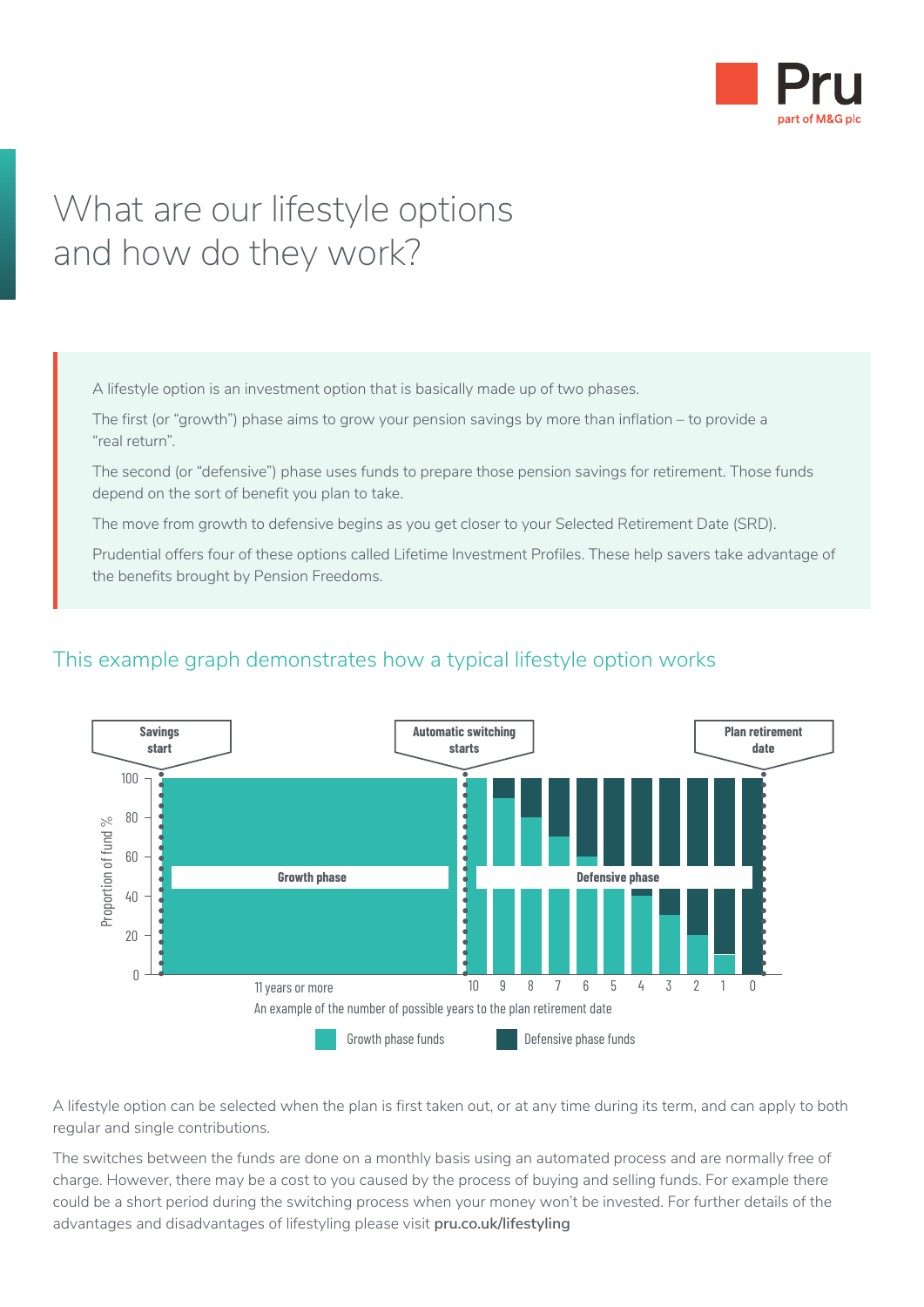The funds being used, their risk ratings and the point where automatic switching starts, will depend on the lifestyle option you're invested in. We've provided more information on this in the tables below.

You can only choose one lifestyle option but you can also choose to invest another part of your pension pot in the Prudential With-Profits Fund.

You can remove the automatic switching, or switch to other funds or lifestyle options available within your plan on request. You can find details of all your investment options, including fund costs and charges, and risk ratings, in your fund guide.

The value of your investment can go down as well as up so you might get back less than you put in.

### Lifetime Investment Profiles

There are four Lifetime Investment Profiles to choose from, which help you to take advantage of the wider choice of options brought about by Pension Freedoms. The default growth phase fund for them is the Prudential Managed Fund. You can also select your own choice of funds for this phase.

The following graphs show the year-end positions within the defensive phase. The automatic switching takes place on a monthly basis.

Lifetime Investment Profile targeting retirement options<sup>#\*</sup>



*# Where no investment choice is made for a Premier Stakeholder Pension Plan or a Premier Group Stakeholder Pension, the contribution will be invested in the "default investment strategy" – the Lifetime Investment Profile targeting retirement options.*



#### **Lifetime Investment Profile targeting an annuity\***

Growth Phase fund(s) ■■ Prudential M&G Gilt & Fixed Interest Income Fund ■ Prudential Cash Fund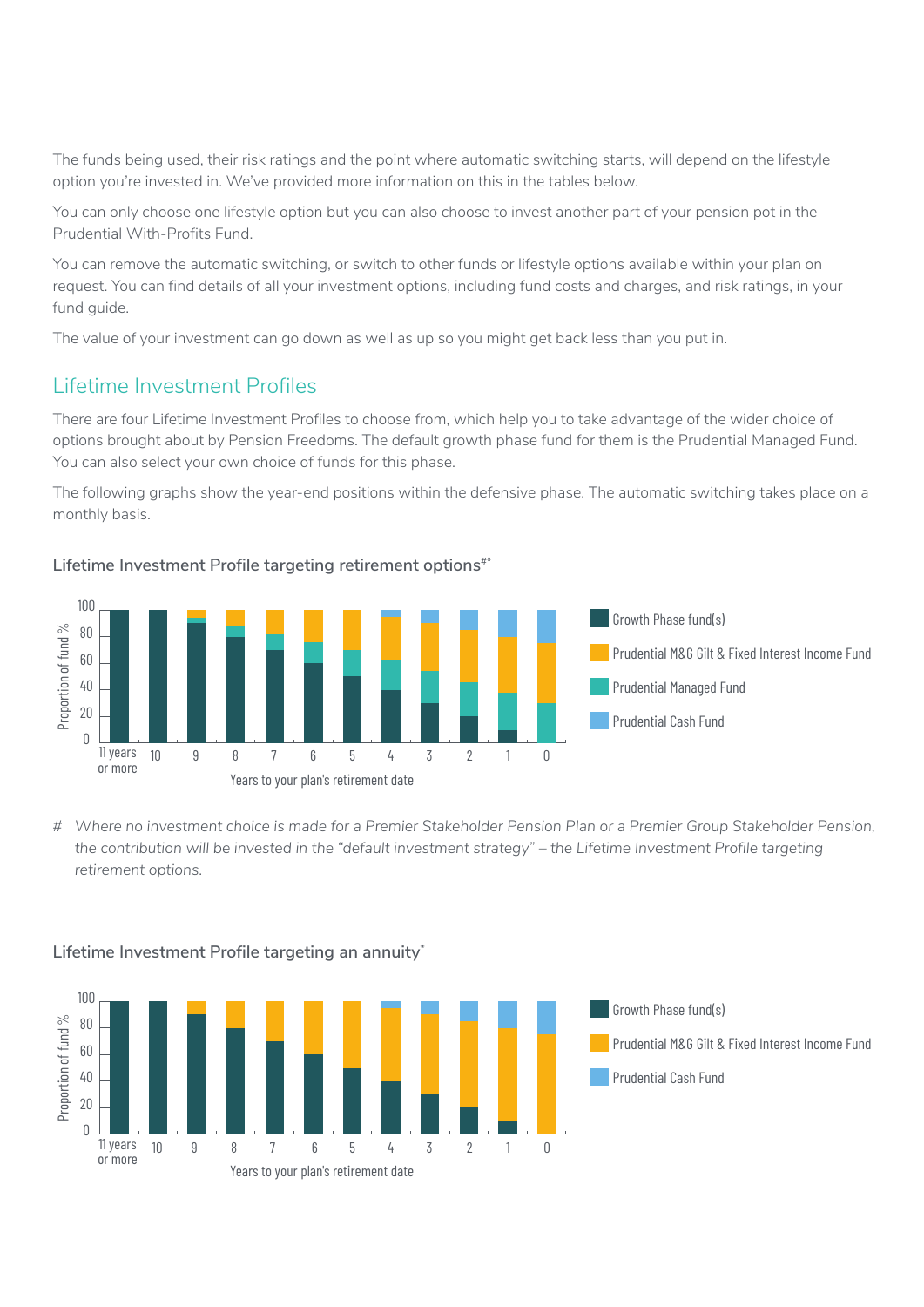

#### **Lifetime Investment Profile targeting 100% cash\***

#### **Lifetime Investment Profile targeting drawdown\***



*\* Currently the Annual Management Charge cannot exceed 1% each year. This may restrict the choice of funds available to you. We might change our charges in the future.*

The Lifetime Investment Profiles are not available to the Exempt Capital Investment Bond, the Individual Pension Arrangement, the Personal Retirement Investment Plan, any Trustee Investment Plans or the Flexible Retirement Portfolio.

We recommend you speak to your financial adviser who will help you choose the strategy that's most appropriate for you. If you don't have one, you can find an adviser at **[pru.co.uk/find-an-adviser](https://www.pru.co.uk/find-an-adviser)**